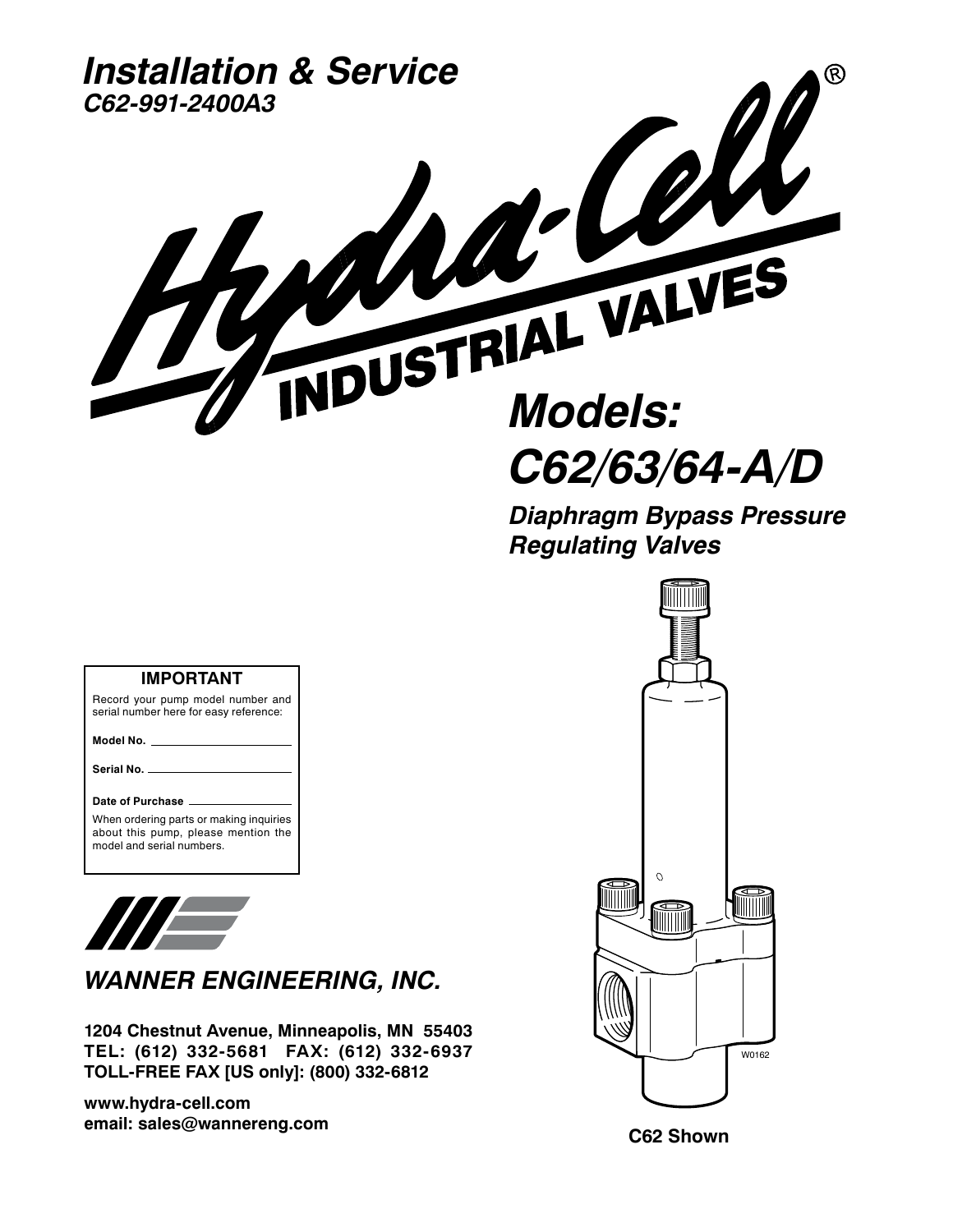## **C62/63/64-A/D Contents**

| Page | Page |
|------|------|
|      |      |
|      |      |
|      |      |
|      |      |

## **C62/63/64-A/D Specifications**

| Capacity                                  | <b>Maximum</b> |                  | <b>Minimum</b> |        |
|-------------------------------------------|----------------|------------------|----------------|--------|
|                                           | gpm            | l/min            | gpm            | l/min  |
| $C62-A/D$                                 | 14             | 53               | 1              | 3.8    |
| C63-A/D                                   | 25             | 94               | 1              | 3.8    |
| C64-A/D                                   | 40             | 151              | 1              | 3.8    |
| <b>Pressure Range Model Configuration</b> |                |                  |                |        |
|                                           | ΔА             | <b>DA</b>        | AВ             | DВ     |
|                                           | psi            | bar              | psi            | bar    |
| C62-                                      | 75-500         | $5 - 35$         | 500-2500       | 35-172 |
| C63/64-                                   | 75-1000        | $5 - 69$         | 1000-2500      | 69-172 |
| 200°F (93°C)<br>Max Temperature:          |                |                  |                |        |
| <b>Inlet and Outlet Ports:</b>            |                |                  |                |        |
| C62-AA/AB                                 |                | 3/4" NPT         |                |        |
| 3/4" BSPT<br>C62-DA/DB                    |                |                  |                |        |
| <b>C63-AA/AB</b>                          |                | 1" NPT           |                |        |
| C63-DA/DB                                 |                | 1" BSPT          |                |        |
| C64-AA/AB                                 |                | 1-1/4" NPT       |                |        |
| C64-DA/DB                                 |                | 1-1/4" BSPT      |                |        |
| Weight                                    |                |                  |                |        |
| C62-A/D                                   |                | 4 lbs (1.8 kg)   |                |        |
| C63-A/D                                   |                | 6.2 lbs (2.8 kg) |                |        |
| C64-A/D                                   |                | 7.2 lbs (3.3 kg) |                |        |





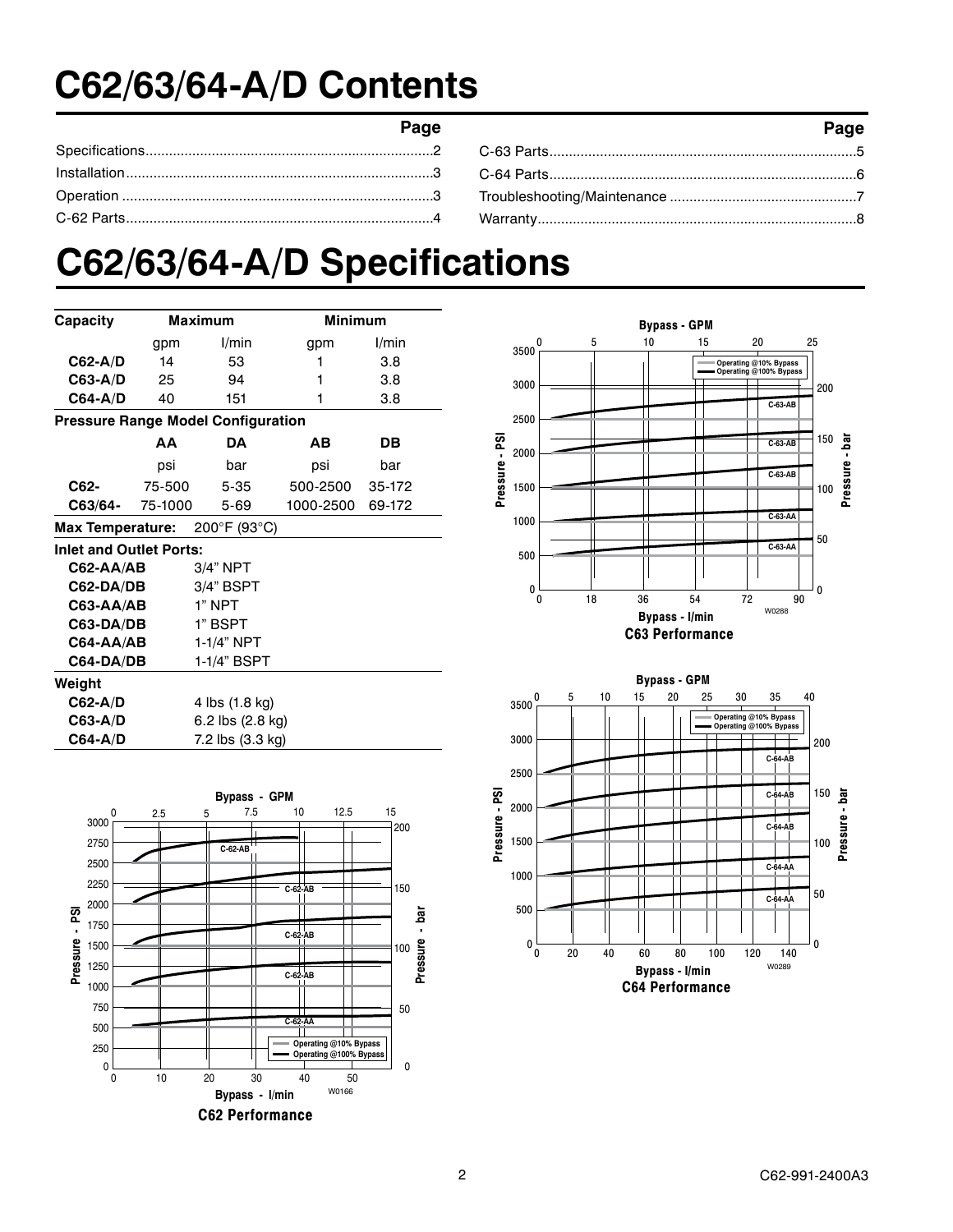## **C62/63/64-A/D Installation**

### **Location**

The bypass pressure regulating valve (regulator) maintains a stable system pressure by changing the flow.

The regulator prevents system pressure from exceeding a preset (adjustable) maximum. As the system approaches this maximum pressure, excess fluid is bypassed (to a supply tank, or back to the pump inlet). This prevents overpressurization and system failures.

Install the regulator between the pump outlet and a shutoff device in the discharge plumbing. Correctly sized, pressure-rated flexible hose is preferred.

### **Mounting Position**

The preferred mounting position is vertical with the adjusting bolt at the top. This allows easy access when servicing the regulator components.

### **Connections**

When operated as a backpressure regulator, a secondary pressure relief valve should be installed and set to relieve when pressures exceed the operating maximum.

For best operation as a bypass valve, the bypass line should return to the supply tank. If you must plumb the bypass line back to the pump inlet, have it enter the inlet line as far from the pump as possible. Contact the pump manufacturer, as a pressure regulator may be required in the pump inlet.

The bypass or outlet lines should be as large as the ports of the regulating valve. Do not install shutoff valves or other restrictions.

# **C62/63/64-A/D Valve Operation**

### **Bypass/Pressure Adjustment**

**Note: The lock nut (2) must be used when operating or adjusting the regulator. It acts as a spacer to prevent the bypass valve from being inadvertently locked shut. Systems with Shutoff Guns or Valves**

- 1. Turn off system.
- 2. Be certain all shutoff guns and valves are closed.
- 3. Loosen lock nut (2) and use 10 mm allen wrench (for Model C62) or wrench (for Models C63 and C64) and turn adjusting bolt (1) counterclockwise until there is no longer any force on spring in regulator.
- 4. With an accurate pressure gauge installed upstream from regulator, start system and let it run for a few minutes to remove any air.
- 5. With air removed, turn adjusting bolt clockwise until you reach desired pressure.

#### **Note: Do not exceed maximum rated pressure of pump or regulator.**

- 6. Recheck bypass pressure each time and readjust if necessary. Turn adjusting bolt clockwise to increase or counterclockwise to reduce pressure.
- 7. When both pressure and flow have been set, turn lock nut (2) clockwise to secure adjustment.



Install a high-quality, industrial pressure gauge upstream from the valve to monitor system pressure. Failure to do so may result in over-pressurization and premature failure of pumping system components.

When the system is operating, set the pressure regulator to bypass 10% of the rated flow for smoothest operation and minimal pressure spiking when the system closes.

If volatile fluids will be pumped, ground the valve with a grounding screw to discharge any accumulation of static electricity. Use a 10-32 grounding screw for NPT models or a M6 x 1 grounding screw for BSPT models.

### **Systems without Shutoff Guns or Valves**

**Note: When making this adjustment, you must be able to observe the fluid being bypassed.**

- 1. Turn off system.
- 2. Be certain all nozzles and orifices are open.
- 3. Loosen lock nut (2) and use 10 mm allen wrench (for Model C62) or wrench (for Models C63 and C64) and turn adjusting bolt (1) counterclockwise until there is no longer any force on spring in regulator.
- 4. With an accurate pressure gauge installed upstream from regulator, start system and let it run for a few minutes to remove any air.
- 5. With air removed, turn adjusting bolt clockwise until you reach desired pressure.

#### **Note: Do not exceed maximum rated pressure of pump or regulator.**

- 6. If system discharge pressure is less than desired, check pump speed, delivery, and size of nozzle or orifice.
- 7. When pressure and flow have been set, turn lock nut (2) clockwise to secure adjustment.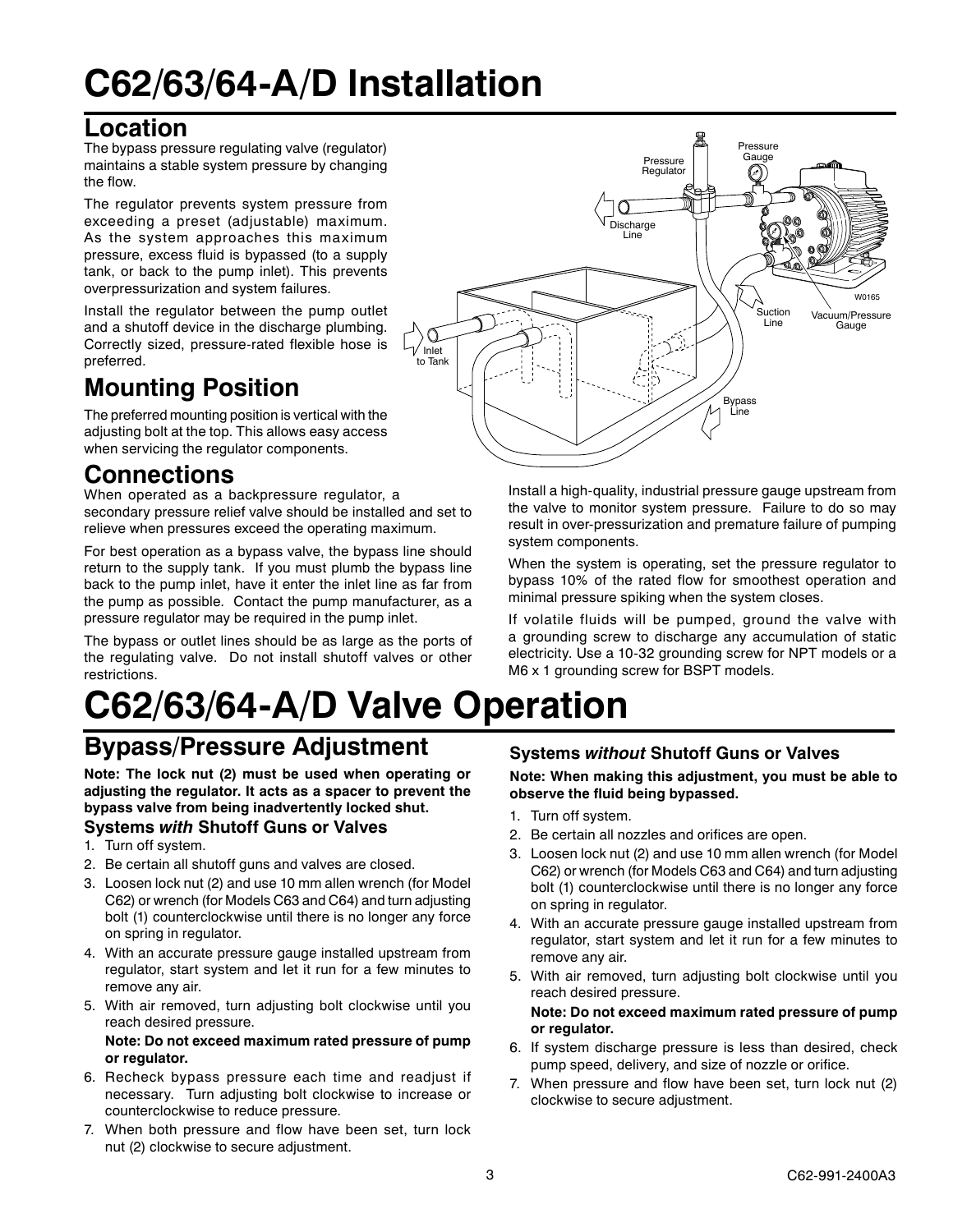## **C62-A/D Parts**



| Ref.           | <b>No. Part Number</b>                                                                       | Quantity/<br><b>Description</b><br><b>Pump</b>                                                                                                                                                     |
|----------------|----------------------------------------------------------------------------------------------|----------------------------------------------------------------------------------------------------------------------------------------------------------------------------------------------------|
| 1              | C62-004-2010                                                                                 |                                                                                                                                                                                                    |
| 2              | C62-005-1000                                                                                 |                                                                                                                                                                                                    |
| 3              | C62-003-1210                                                                                 |                                                                                                                                                                                                    |
| 4              | G35-029-2010                                                                                 | M10 Socket Cap Screw4                                                                                                                                                                              |
| 5              | G25-048-2011                                                                                 | Lockwasher, hi-collar4                                                                                                                                                                             |
| 6              | C62-030-1000                                                                                 | Retainer, spring top1                                                                                                                                                                              |
| $\overline{7}$ | C62-018-3101<br>C62-018-3103                                                                 | Spring, 75-500 psi; 5-35 bar1<br>Spring, 500-2500 psi; 35-172 bar 1                                                                                                                                |
| 8              | C62-029-1000                                                                                 | Plunger Guide, top 1                                                                                                                                                                               |
| 9              | C62-024-1210                                                                                 |                                                                                                                                                                                                    |
| 12             | C62-011-2111<br>C62-011-2118                                                                 |                                                                                                                                                                                                    |
| 13             | C62-002-1000<br>C62-002-1002<br>C62-002-1017<br>C62-002-1006<br>C62-002-1004<br>C62-002-1018 | Body, valve, brass, NPT 1<br>Body, valve, 316 SST, NPT1<br>Body, valve, Hastelloy C-276, NPT 1<br>Body, valve, brass, BSPT 1<br>Body, valve, 316 SST, BSPT1<br>Body, valve, Hastelloy C-276, BSPT1 |
| 14             | C62-006-1000<br>C62-006-1001<br>C62-006-1002<br>C62-006-1017                                 | Seat, valve, 316 SST1<br>Seat, valve, 17-4 PH SST 1<br>Seat, valve, tungsten carbide 1<br>Seat, valve, Hastelloy C-276 1                                                                           |
| 15             | D40-047-2111<br>D40-047-2118                                                                 | O-ring, valve seat, Viton 1<br>O-ring, valve seat, PTFE 1                                                                                                                                          |
| 16             | C62-023-1200<br>C62-023-1201<br>C62-023-1203<br>C62-023-1217                                 | Plunger Assembly, 316L SST1<br>Plunger Assembly, tungsten carbide1<br>Plunger Assembly, 17-4 PH SST 1<br>Plunger Assembly, Hastelloy C-2761                                                        |
|                | C62-022-2400                                                                                 | Name Plate (specify model and                                                                                                                                                                      |
|                | A01-115-3400                                                                                 |                                                                                                                                                                                                    |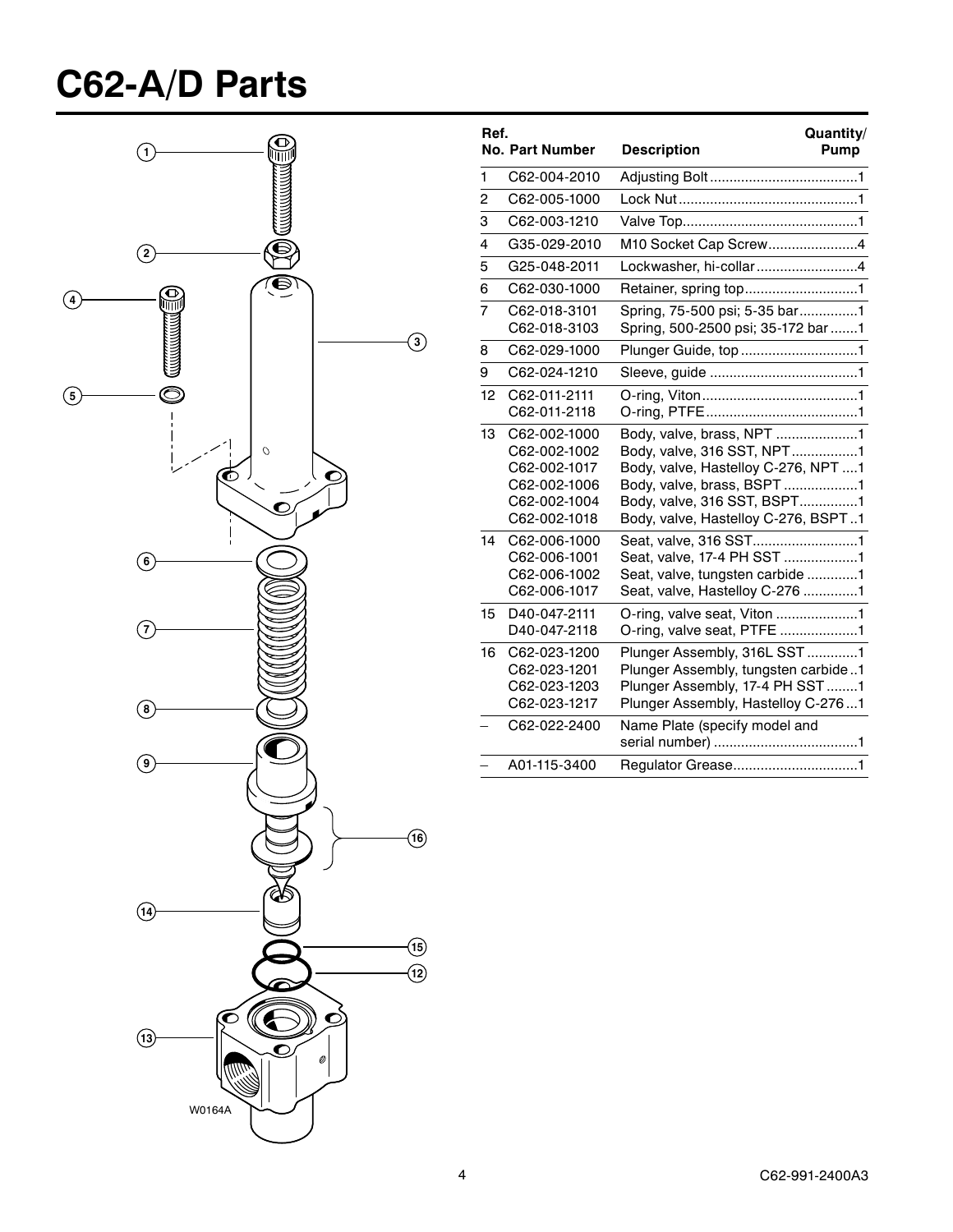## **C63-A/D Parts**



| Ref. | <b>No. Part Number</b>                                       | Quantity/<br><b>Description</b><br>Pump                                                                                |
|------|--------------------------------------------------------------|------------------------------------------------------------------------------------------------------------------------|
| 1    | C63-004-1013<br>C63-004-1014                                 | Adjusting Bolt, low pressure 1<br>Adjusting Bolt, high pressure1                                                       |
| 2    | C23-005-1000                                                 |                                                                                                                        |
| 3    | C63-003-1003                                                 |                                                                                                                        |
| 4    | G35-081-2010                                                 | M12 Socket Cap Screw4                                                                                                  |
| 5    | G35-084-2010                                                 | Lockwasher, hi-collar4                                                                                                 |
| 7    | C63-018-3107                                                 | Spring disks, low pressure,<br>75-1000 psi; 5-70 bar 11<br>Spring disks, high pressure<br>1000-2500 psi; 70-172 bar 14 |
| 8    | C63-029-1003                                                 | Plunger Guide, top 1                                                                                                   |
| 9    | C63-024-1213                                                 |                                                                                                                        |
| 12   | D25-074-2111<br>D25-074-2118                                 |                                                                                                                        |
| 13   | C63-002-1000<br>C63-002-1002<br>C63-002-1006<br>C63-002-1004 | Body, valve, 316 SST, NPT1<br>Body, valve, brass, BSPT 1<br>Body, valve, 316 SST, BSPT1                                |
| 14   | C63-006-1000<br>C63-006-1001                                 | Seat, valve, 316 SST1<br>Seat, valve, 17-4 PH SST 1                                                                    |
| 15   | C63-010-2111<br>C63-010-2118                                 | O-ring, valve seat, Viton 1<br>O-ring, valve seat, PTFE 1                                                              |
| 16   | C63-023-1200<br>C63-023-1203                                 | Plunger Assembly, 316L SST1<br>Plunger Assembly, 17-4 PH SST 1                                                         |
|      | C63-022-2400                                                 | Name Plate (specify model and                                                                                          |
|      | A01-115-3400                                                 | Regulator Grease1                                                                                                      |

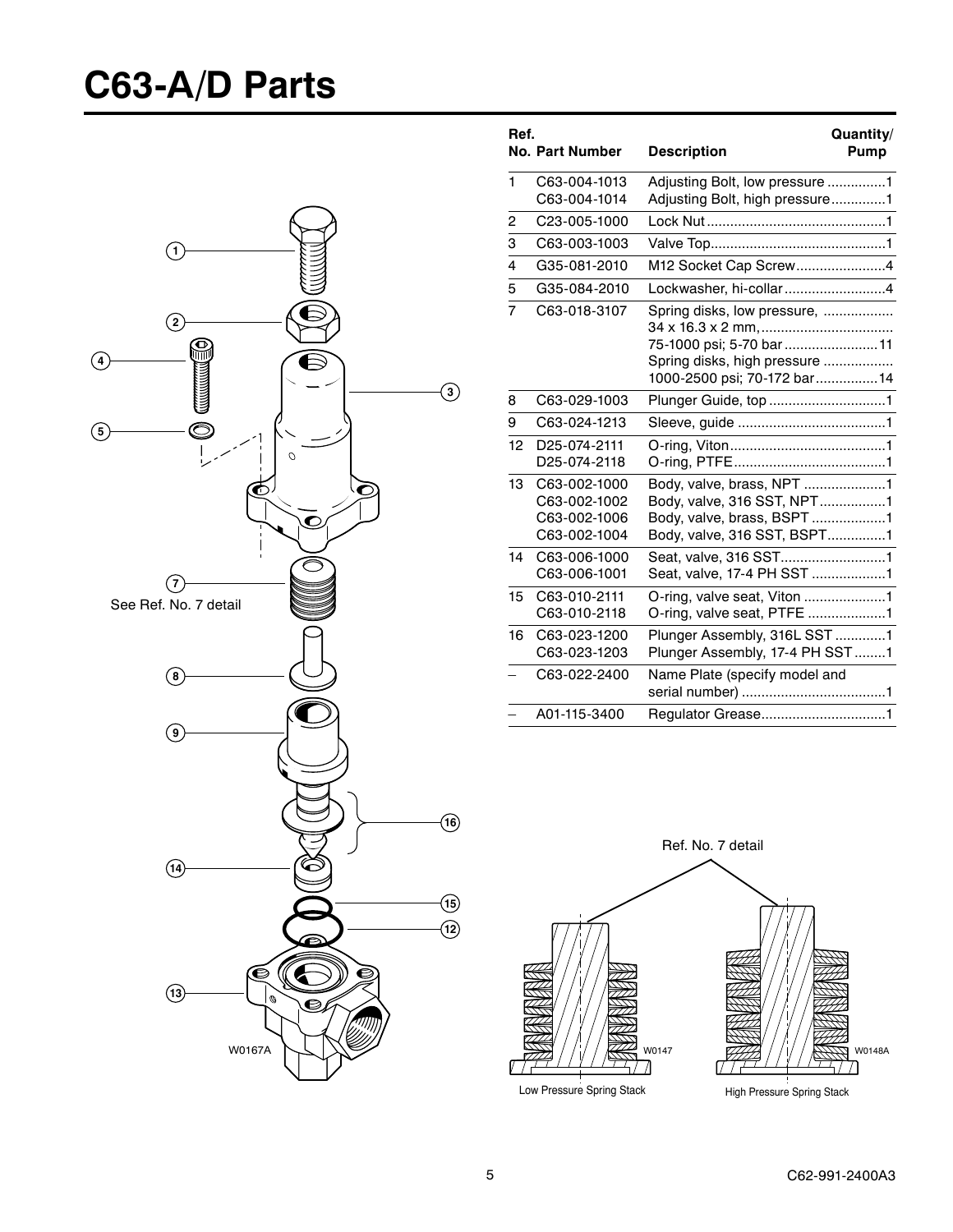## **C64-A/D Parts**



| Ref.                     | <b>No. Part Number</b>                                       | Quantity/<br><b>Description</b><br><b>Pump</b>                                                                         |
|--------------------------|--------------------------------------------------------------|------------------------------------------------------------------------------------------------------------------------|
| 1                        | C64-004-1013<br>C64-004-1014                                 | Adjusting Bolt, low pressure 1<br>Adjusting Bolt, high pressure1                                                       |
| 2                        | C24-005-1000                                                 |                                                                                                                        |
| 3                        | C64-003-1001                                                 |                                                                                                                        |
| 4                        | G35-081-2010                                                 | M12 Socket Cap Screw4                                                                                                  |
| 5                        | G35-084-2010                                                 | Lockwasher, hi-collar4                                                                                                 |
| $\overline{7}$           | C64-018-3101                                                 | Spring disks, low pressure,<br>75-1000 psi; 5-70 bar 15<br>Spring disks, high pressure,<br>1000-2500 psi; 70-172 bar19 |
| 8                        | C64-029-1000                                                 | Plunger Guide, top 1                                                                                                   |
| 9                        | C64-024-1210                                                 |                                                                                                                        |
| 12                       | D25-074-2111<br>D25-074-2118                                 |                                                                                                                        |
| 13                       | C64-002-2000<br>C64-002-2002<br>C64-002-2006<br>C64-002-2004 | Body, valve, brass, NPT 1<br>Body, valve, 316 SST, NPT1<br>Body, valve, brass, BSPT 1<br>Body, valve, 316 SST, BSPT1   |
| 14                       | C64-006-1000<br>C64-006-1001                                 | Seat, valve, 316 SST1<br>Seat, valve, 17-4 PH SST 1                                                                    |
| 15                       | C63-010-2111<br>C63-010-2118                                 | O-ring, valve seat, Viton 1<br>O-ring, valve seat, PTFE 1                                                              |
| 16                       | C64-023-1200<br>C64-023-1203                                 | Plunger Assembly, 316L SST 1<br>Plunger Assembly, 17-4 PH SST 1                                                        |
|                          | C63-022-2400                                                 | Name Plate (specify model and                                                                                          |
| $\overline{\phantom{0}}$ | A01-115-3400                                                 | Regulator Grease1                                                                                                      |

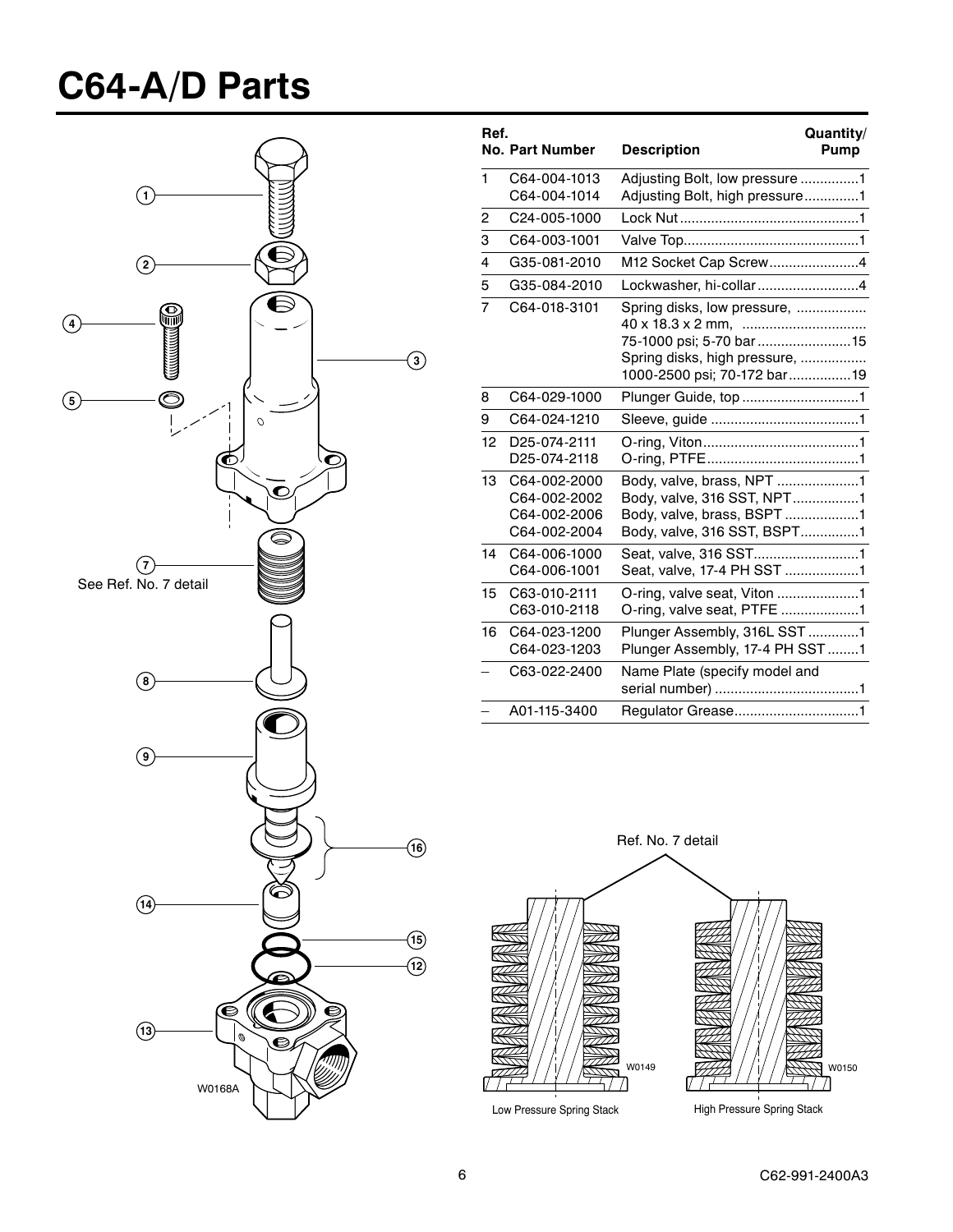## **C62/63/64-A/D Troubleshooting/Maintenance**

### **Troubleshooting**

#### **Excess Pressure Required to Bypass Fluid**

- Regulator pressure not properly adjusted
- Not enough fluid being continuously bypassed
- Nozzles worn

### **Fluid Leaking from Hole in Regulator Top**

• Worn Seals

#### **System Losing Pressure**

- Nozzles worn
- Pump RPM reduced
- Regulator pressure not properly adjusted
- Worn pump components
- Worn regulator seat or plunger
- System drawing in air
- Too much fluid being bypassed

#### **Pressure Spikes**

- Minimum bypass of 10% not being maintained
- Nozzles worn
- Regulator pressure not properly adjusted

### **Visual Indicators of Malfunction**

If fluid is coming from either weep hole (see parts drawing), then fluid is going around or through the diaphragms. The regulator should be disassembled and inspected.

If the gauge pressure has dropped significantly from the set pressure (with everything else in the system the same), the regulator should be disassembled and inspected.

### **Disassembly and Internal Inspection**

- 1. Shut off pump.
- 2. **Relieve system pressure until gauge reads zero.**
- 3. Turn adjusting bolt (1) counterclockwise until there is no force on spring to allow pressurized fluid out of system. **Note: When disassembling, use a marker pen to index orientation of guide sleeve (9), plunger assembly (16), and valve seat (14) if they are to be reused. Note: When removing the plunger assembly (16) from the**

**valve body (13), the valve body O-ring (12) may adhere to the bottom diaphragm.**

- **4.** If O-ring (12) is PTFE type, replace it with new one prior to reassembly.
- 5. Remove plunger assembly (16) from guide sleeve (9), and inspect for excessive wear on plunger guide O.D. (18), for grease in its grease grooves, and for wear on I.D. of guide sleeve (9). If surfaces are rough or uneven, replace parts.

6. Inspect diaphragms for splits, cracks, abrasion or plastic deformation that would cause diaphragms to flex unevenly or cause diaphragms to allow pumped fluid to vent to atmosphere or back of regulator. Replace as needed.

**Note: If valve seat (14) needs to be removed for inspection or replacement, it is easier to detach the plumbing from the return (bypass) line, then to push through the discharge port on the valve seat from below.**

7. If contact area on valve seat (14) or plunger assembly (16) has uneven surfaces from physical contact or from passing fluid, replace both.

### **Reassembly**

- 1. Apply Wanner Regulator Grease #A01-115-3400 to grease grooves on O.D. of plunger guide (18).
- 2. Slide bolt-head end of plunger-and-guide assembly (16,18), into back (small) end of guide sleeve (9) and almost up to diaphragms, then retract it.
- 3. Remove all excess grease from under diaphragms and from back end of guide sleeve.
- 4. Align marker pen lines made during disassembly and slide plunger-and-guide assembly (16,18), into front (large) end of guide sleeve,
- 5. To reinstall valve seat (14) into valve body (13).
	- a. Check and clean pocket in valve body of any foreign material that could prevent normal positioning of valve seat.
	- b. Apply grease to valve seat O-ring (15).
	- c. Align marks on valve seat and valve body. Slide gently into body's counterbore by applying uniform firm force to top of valve seat.
- 6. Apply regulator grease to bottom threads of adjusting bolt (1).
- 7. Make certain that bottom of guide sleeve and mating pilot counterbore in body are clean and free of debris.
- 8. Align combination of plunger-and-guide assembly (16,18) contained in guide sleeve (9) with valve body.
- 9. Install top plunger guide (8), spring (7), spring top retainer (6), and valve top (3).
- 10.Start four M10 cap screws (4,5), and torque alternately in an "X" pattern to 35 ft-lbs (48 N-m).

**Note: When done, there should be 0.005-0.010 in (0.13- 0.25 mm) clearance between the valve top and the valve body.**